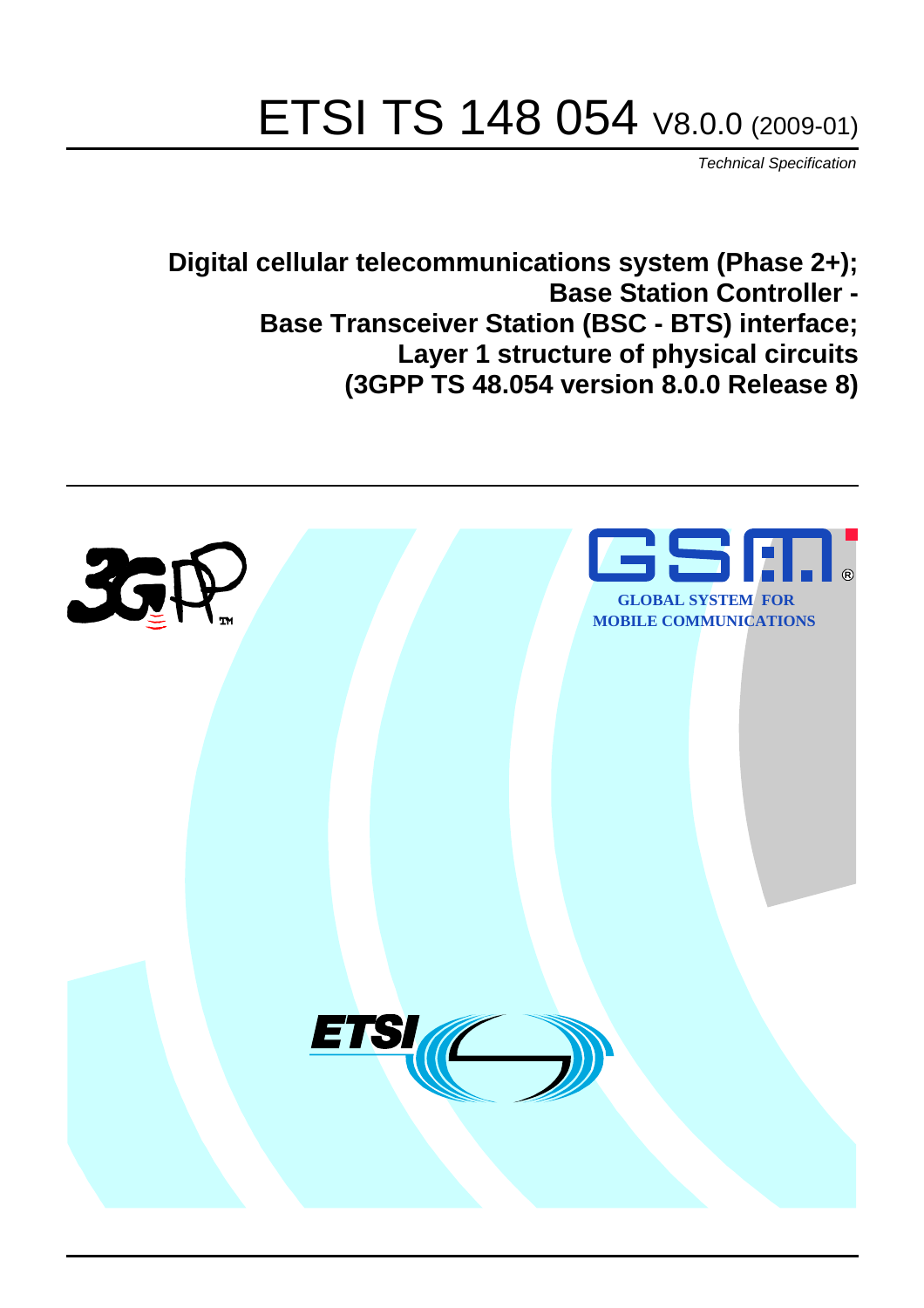Reference RTS/TSGG-0248054v800

> Keywords GSM

#### *ETSI*

#### 650 Route des Lucioles F-06921 Sophia Antipolis Cedex - FRANCE

Tel.: +33 4 92 94 42 00 Fax: +33 4 93 65 47 16

Siret N° 348 623 562 00017 - NAF 742 C Association à but non lucratif enregistrée à la Sous-Préfecture de Grasse (06) N° 7803/88

#### *Important notice*

Individual copies of the present document can be downloaded from: [http://www.etsi.org](http://www.etsi.org/)

The present document may be made available in more than one electronic version or in print. In any case of existing or perceived difference in contents between such versions, the reference version is the Portable Document Format (PDF). In case of dispute, the reference shall be the printing on ETSI printers of the PDF version kept on a specific network drive within ETSI Secretariat.

Users of the present document should be aware that the document may be subject to revision or change of status. Information on the current status of this and other ETSI documents is available at <http://portal.etsi.org/tb/status/status.asp>

If you find errors in the present document, please send your comment to one of the following services: [http://portal.etsi.org/chaircor/ETSI\\_support.asp](http://portal.etsi.org/chaircor/ETSI_support.asp)

#### *Copyright Notification*

No part may be reproduced except as authorized by written permission. The copyright and the foregoing restriction extend to reproduction in all media.

> © European Telecommunications Standards Institute 2009. All rights reserved.

**DECT**TM, **PLUGTESTS**TM, **UMTS**TM, **TIPHON**TM, the TIPHON logo and the ETSI logo are Trade Marks of ETSI registered for the benefit of its Members.

**3GPP**TM is a Trade Mark of ETSI registered for the benefit of its Members and of the 3GPP Organizational Partners. **LTE**™ is a Trade Mark of ETSI currently being registered

for the benefit of its Members and of the 3GPP Organizational Partners.

**GSM**® and the GSM logo are Trade Marks registered and owned by the GSM Association.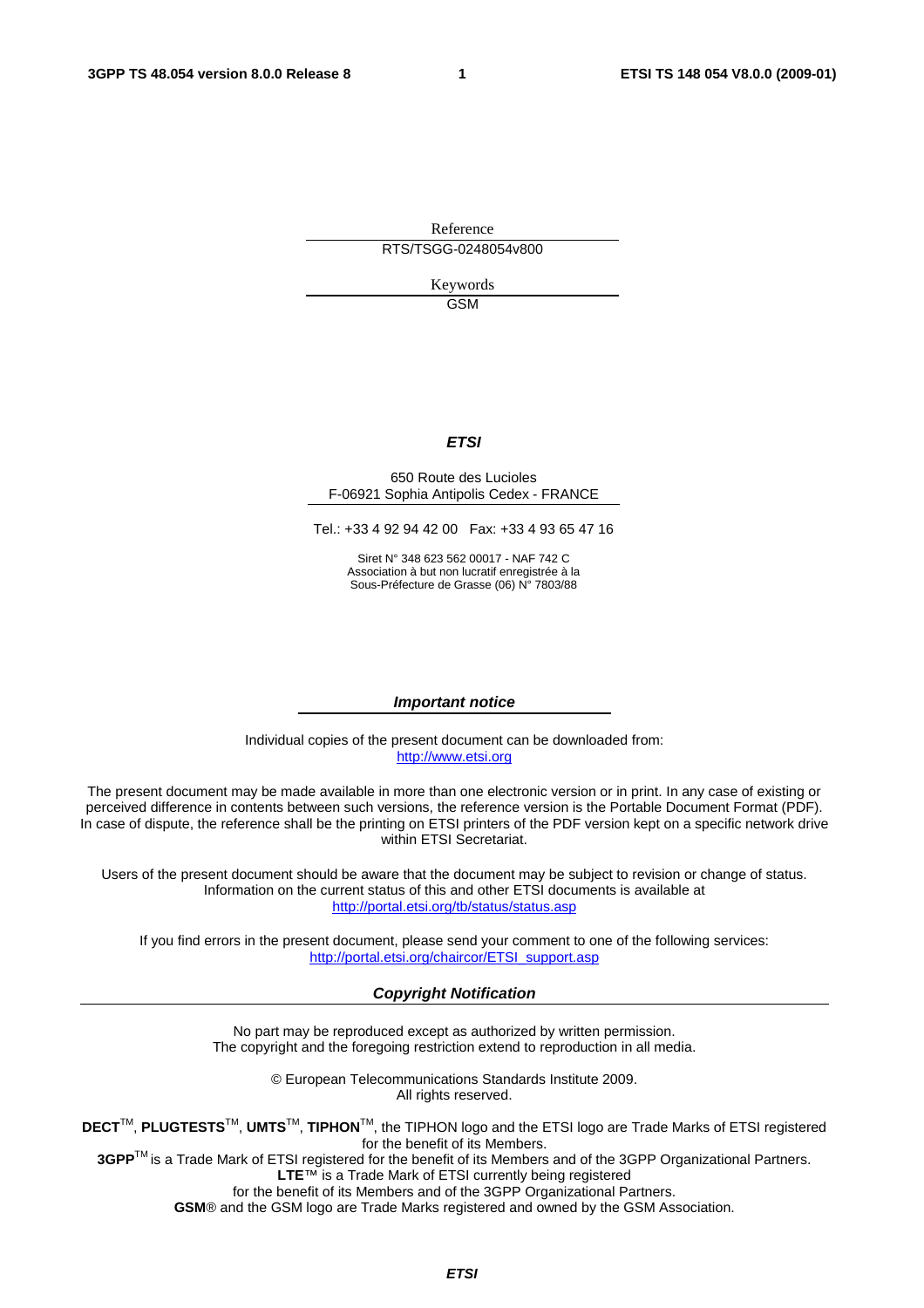# Intellectual Property Rights

IPRs essential or potentially essential to the present document may have been declared to ETSI. The information pertaining to these essential IPRs, if any, is publicly available for **ETSI members and non-members**, and can be found in ETSI SR 000 314: *"Intellectual Property Rights (IPRs); Essential, or potentially Essential, IPRs notified to ETSI in respect of ETSI standards"*, which is available from the ETSI Secretariat. Latest updates are available on the ETSI Web server ([http://webapp.etsi.org/IPR/home.asp\)](http://webapp.etsi.org/IPR/home.asp).

Pursuant to the ETSI IPR Policy, no investigation, including IPR searches, has been carried out by ETSI. No guarantee can be given as to the existence of other IPRs not referenced in ETSI SR 000 314 (or the updates on the ETSI Web server) which are, or may be, or may become, essential to the present document.

### Foreword

This Technical Specification (TS) has been produced by ETSI 3rd Generation Partnership Project (3GPP).

The present document may refer to technical specifications or reports using their 3GPP identities, UMTS identities or GSM identities. These should be interpreted as being references to the corresponding ETSI deliverables.

The cross reference between GSM, UMTS, 3GPP and ETSI identities can be found under [http://webapp.etsi.org/key/queryform.asp.](http://webapp.etsi.org/key/queryform.asp)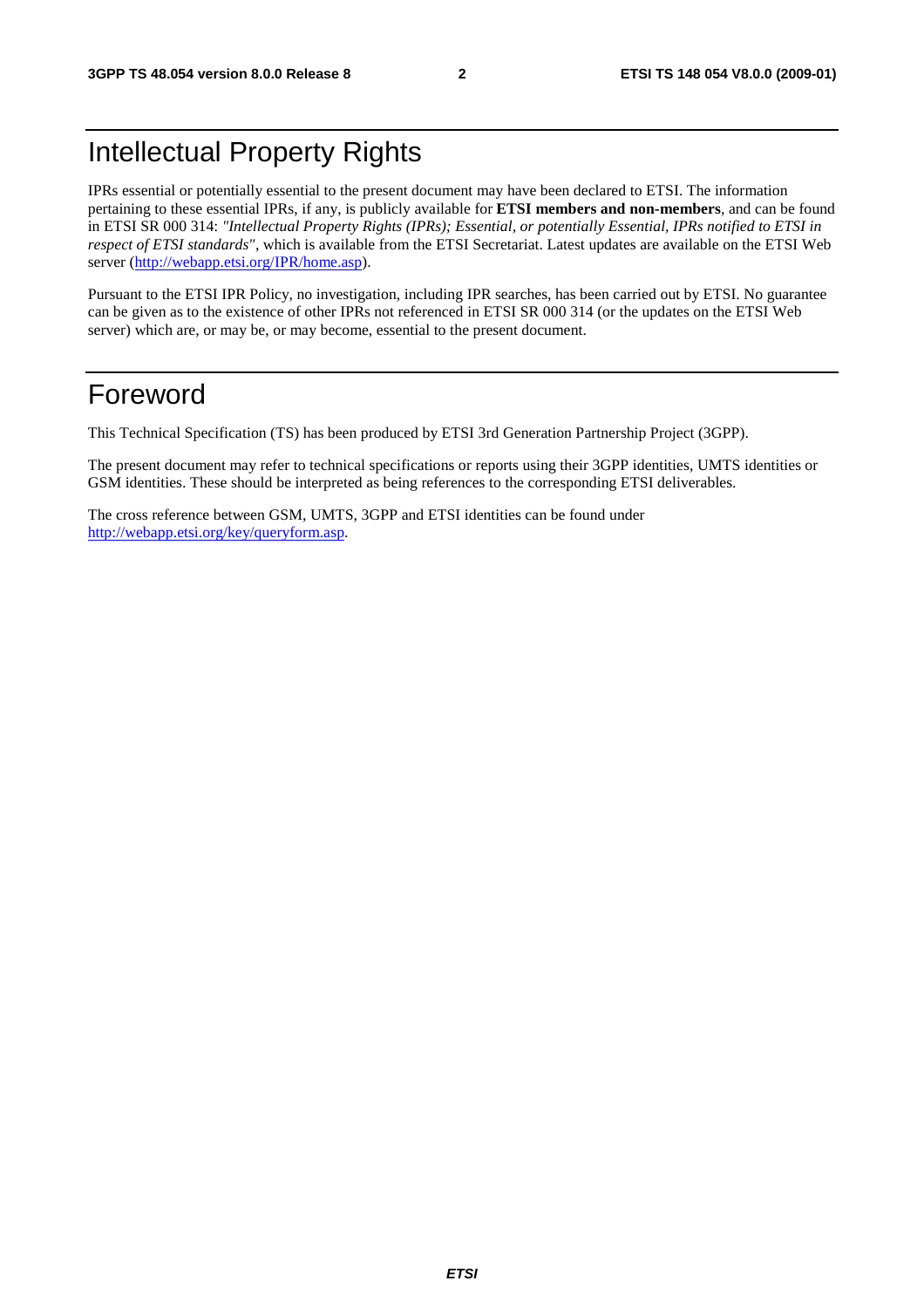# Contents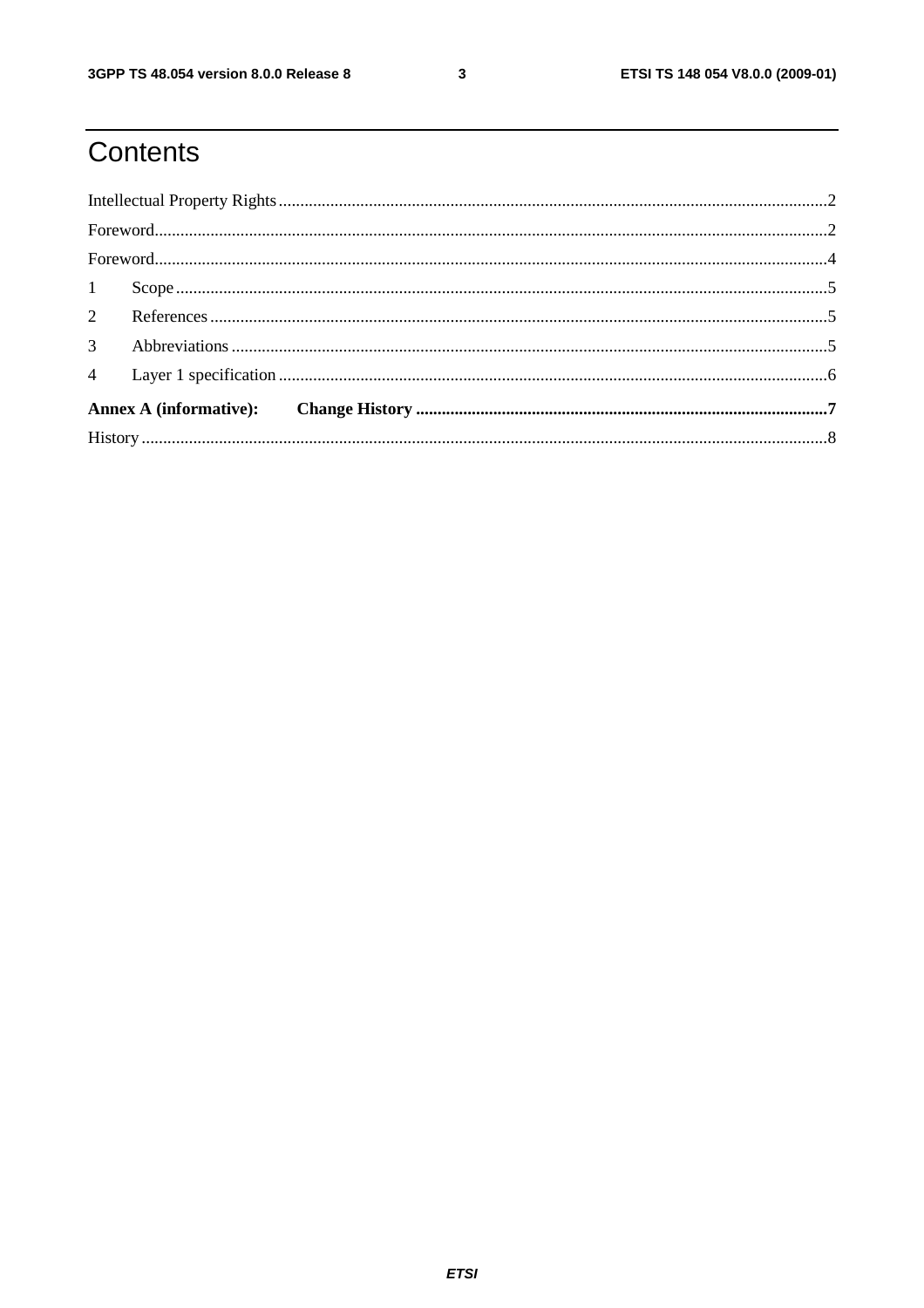## Foreword

This Technical Specification has been produced by the 3<sup>rd</sup> Generation Partnership Project (3GPP).

The contents of the present document are subject to continuing work within the TSG and may change following formal TSG approval. Should the TSG modify the contents of the present document, it will be re-released by the TSG with an identifying change of release date and an increase in version number as follows:

Version x.y.z

where:

- x the first digit:
	- 1 presented to TSG for information;
	- 2 presented to TSG for approval;
	- 3 or greater indicates TSG approved document under change control.
- y the second digit is incremented for all changes of substance, i.e. technical enhancements, corrections, updates, etc.
- z the third digit is incremented when editorial only changes have been incorporated in the document.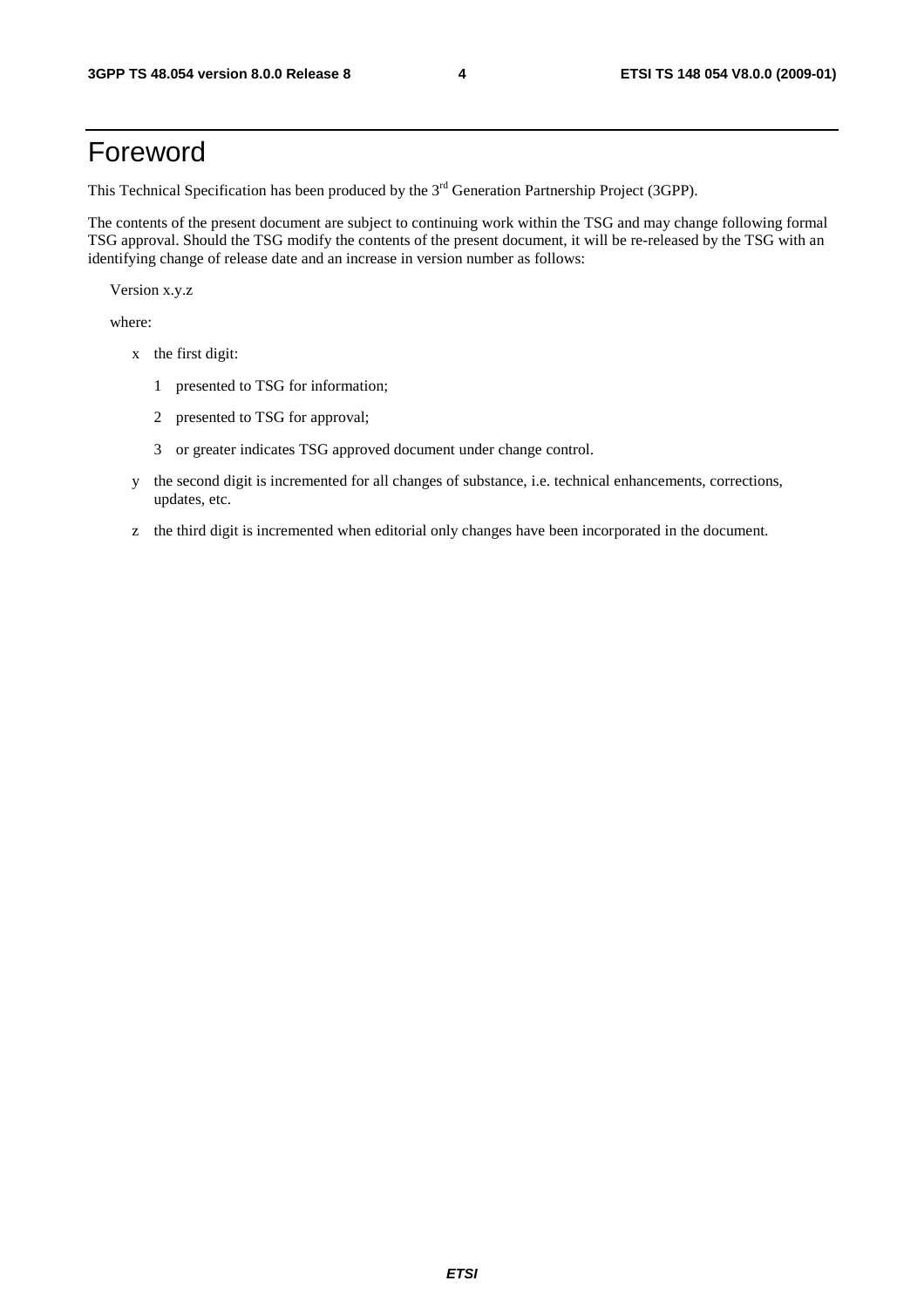## 1 Scope

The use and general aspects of the A-bis interface are given in 3GPP TS 48.051.

The present document defines the structure of the physical layer (layer 1) of the BSC - BTS/TRX interface for supporting traffic channels and control channels. Use of the physical layer for supporting link protocol is covered in 3GPP TS 48.056.

The physical layer is the lowest layer in the OSI Reference Model and it supports all functions required for transmission of bit streams on the physical medium.

## 2 References

The following documents contain provisions which, through reference in this text, constitute provisions of the present document.

- References are either specific (identified by date of publication, edition number, version number, etc.) or non-specific.
- For a specific reference, subsequent revisions do not apply.
- For a non-specific reference, the latest version applies. In the case of a reference to a 3GPP document (including a GSM document), a non-specific reference implicitly refers to the latest version of that document *in the same Release as the present document*.
- [1] 3GPP TR 21.905: "Vocabulary for 3GPP Specifications".
- [2] 3GPP TS 48.020: "Rate adaption on the Base Station System Mobile-services Switching Centre (BSS - MSC) interface".
- [3] 3GPP TS 48.051: "Base Station Controller Base Transceiver Station (BSC BTS) interface; General aspects".
- [4] 3GPP TS 48.056: "Base Station Controller Base Transceiver Station (BSC BTS) interface; Layer 2 specification".".
- [5] 3GPP TS 48.060: "In-band control of remote transcoders and rate adaptors for full rate traffic channels".
- [6] 3GPP TS 48.061: "In-band control of remote transcoders and rate adaptors for half rate traffic channels".
- [7] ITU-T Recommendation G.703: "Physical/electrical characteristics of hierarchical digital interfaces".
- [8] ITU-T Recommendation G.705: "Characteristics of plesiochronous digital hierarchy (PDH) equipment functional blocks".
- [9] ITU-T Recommendation G.711: "Pulse Code Modulation (PCM) of voice frequencies".
- [10] ITU-T Recommendation G.732: "Characteristics of primary PCM multiplex equipment operating at 2 048 kbit/s".
- [11] ITU-T Recommendation I.460: "Multiplexing, rate adaption and support of existing interfaces".

### 3 Abbreviations

For the purposes of the present document, the abbreviations given in 3GPP TR 21.905 apply.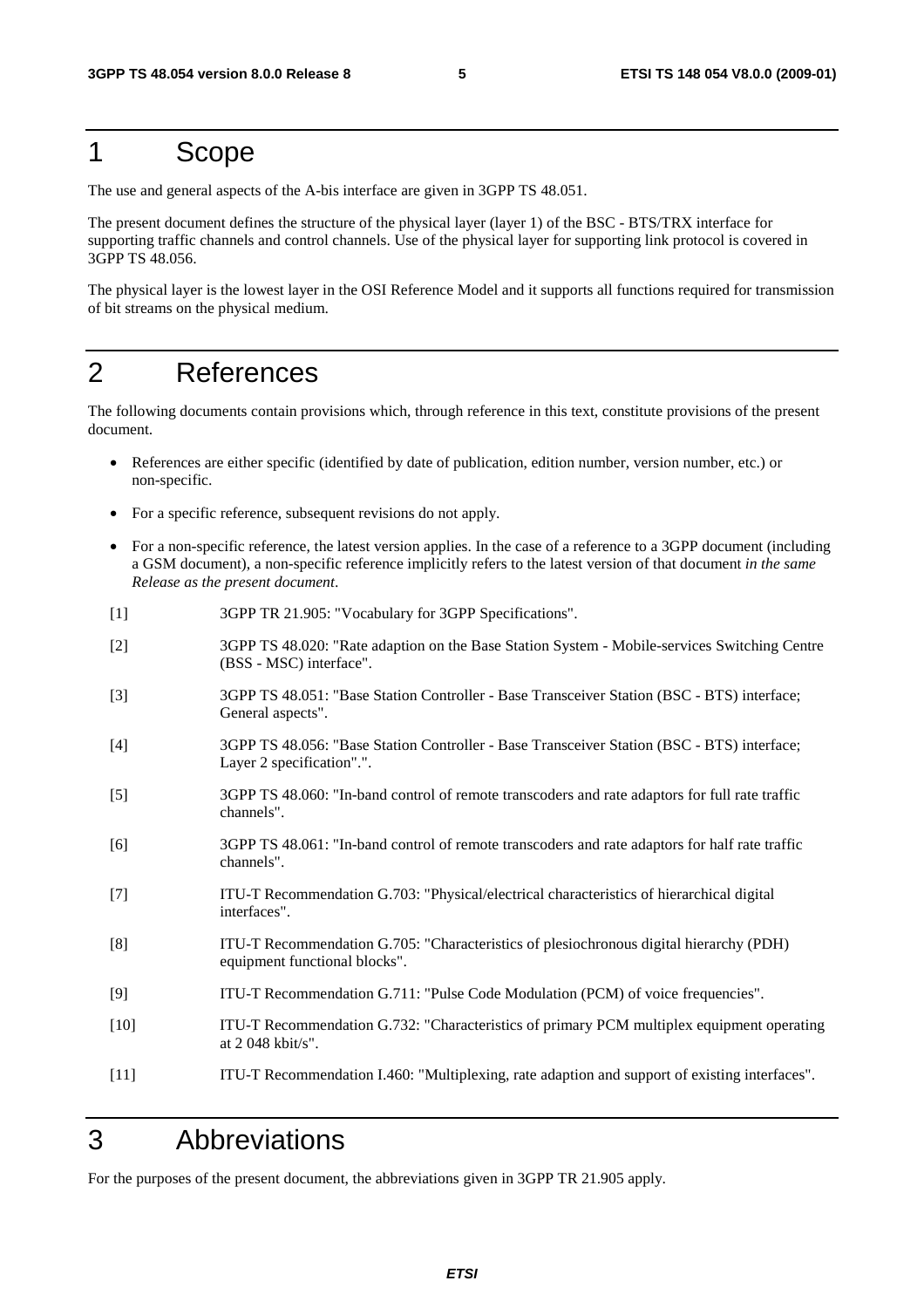# 4 Layer 1 specification

All the ITU-T recommendations referred to are Blue Book.

Layer 1 shall utilize digital transmission at a rate of 2048 kbit/s with a frame structure of 32 x 64 kbit/s time slots, as specified in ITU-T Recommendation G.705 clause 3 or at a rate of 64 kbit/s.

The physical/electrical characteristics are defined in ITU-T Recommendation G.703.

Synchronization at the BTS/TRX for the transmitted bit stream toward the BSC shall be derived from the received bit stream from the BSC.

For transmission rate at 64 kbit/sec it shall be an interface as defined in ITU-T Recommendation G.703.

For transmission rate at 2 048 kbit/s the functional characteristics are defined in ITU-T Recommendation G.732 clauses 2 and 3, and fault conditions should be treated in accordance with ITU-T Recommendation G.732 clause 4.

The idle pattern must be transmitted on every timeslot that is not assigned to a channel, and to every timeslot of a channel that is not allocated to a call. The idle pattern shall be 01010100 for a 64 kbit/s channel and the 2-bit pattern 01 for 16 kbit/s channels. For 8 kbit/s channels, the idle pattern shall be consecutive ones or zeros according to the corresponding idle pattern bit of a 16 kbit/s channel.

If transcoders are located in BTS speech encoding shall be the A-law as defined in ITU-T Recommendation G.711.

If speech transcoders are located in the BSC the speech, data and signalling channels will utilize transmission rates of 8 kbit/s, 16 kbit/s or 64 kbit/s according to 3GPP TS 48.060 and 3GPP TS 48.061. They shall be rate adapted or multiplexed according to ITU-T Recommendation I.460 with fixed format, to fit into the physical interface.

Data encoding is covered in 3GPP TS 48.020.

In the case of a 2 048 kbit/sec circuit, multidrop solutions should be possible. Dynamic sharing of terrestrial 64 kbit/sec channels between BTS:s on a per-call basis must not be used.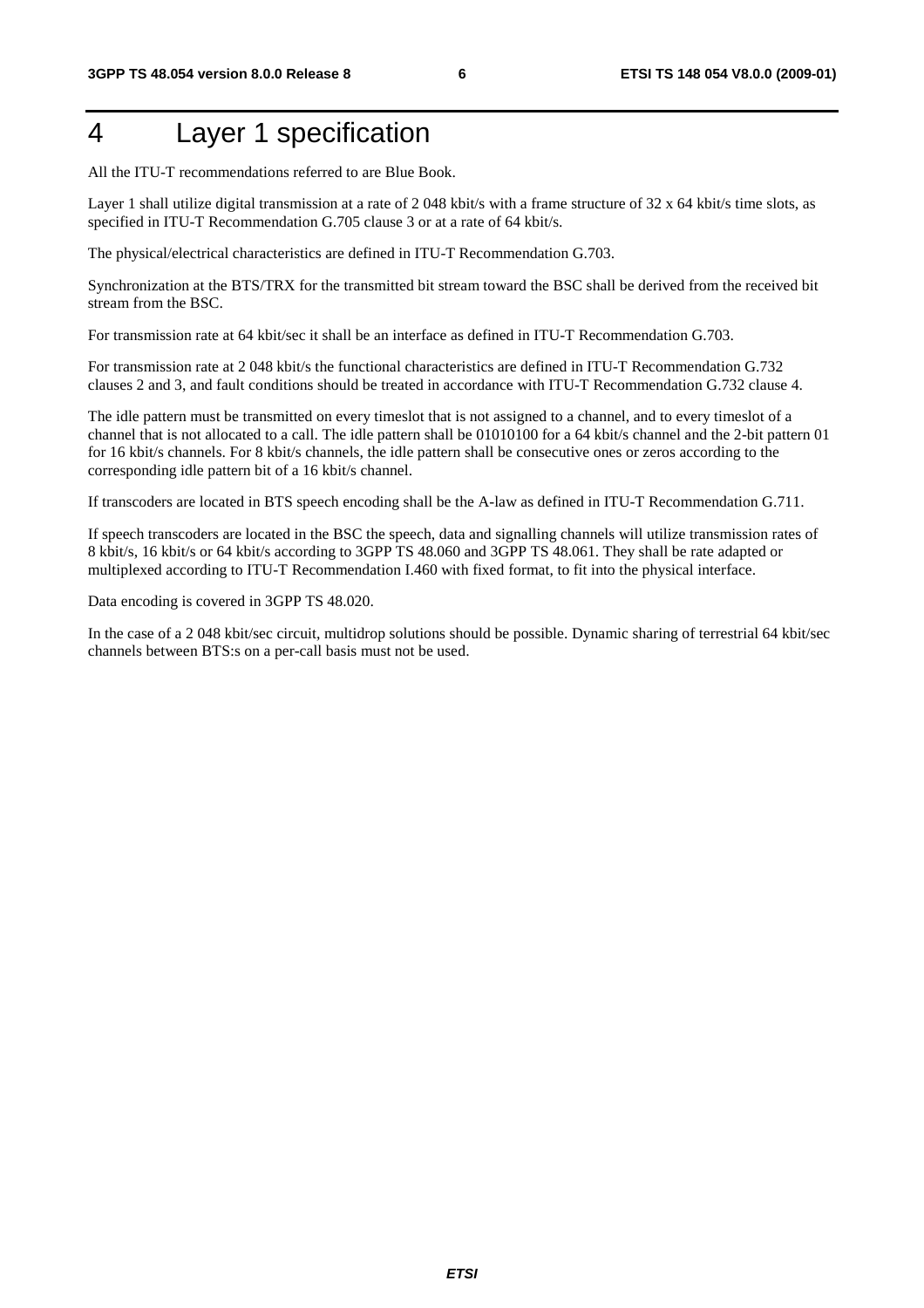# Annex A (informative): Change History

| TSG #    | TSG Doc. | CR I | Rev. | <b>Subiect/Comment</b>                             | <b>New</b> |
|----------|----------|------|------|----------------------------------------------------|------------|
| Dec 2008 |          |      |      | Rel-8<br>V7.0.0<br>created based<br>version<br>on. | 8.0.C      |